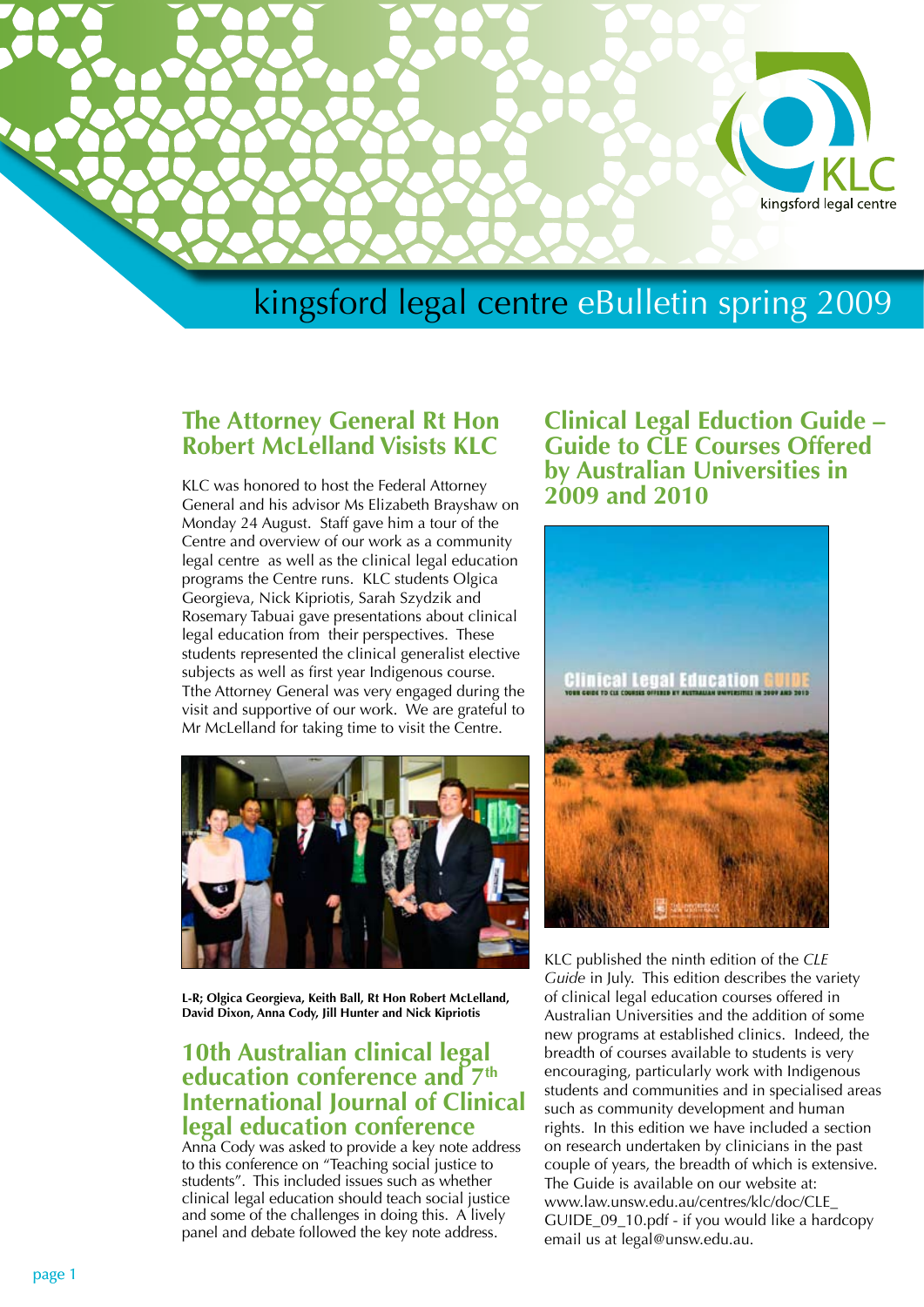

# kingsford legal centre eBulletin spring 2009

#### **Older People and the Law**

Kingsford Legal Centre together with the Legal Aid Commission Older Persons Legal Service, Welfare Rights Centre and the South East Neighbourhood Centre, organised a free legal information session for older people. Presentations were on powers of attorney, enduring guardianship, family and finance and the aged pension. The forum was very successful with over 70 people attending.



**L – R; Lauren Finestone, Older Persons Legal Service Legal Aid Commission NSW, Dianne Anagnos, Acting Principal Solicitor, Welfare Rights Centre, Rhiannon Partington, KLC student, & Michelle Wibisono, Freehills Secondee Solicitor**

### **Aboriginal Access Project**

Over the past few months KLC's Aboriginal Access Worker has been busy working with the local Aboriginal community. In June, Keith co-facilitated the Love Bites program at Matraville Sports High School with several other local service providers. A stall was held At the La Perouse NAIDOC Week Family Day in July where numerous community members attended the stall. In June and August two KLC Aboriginal Advisory group meetings were conducted; the advisory group now has 6 members, including two current UNSW students.

The Aboriginal Access project was successful in obtaining a Randwick local council Community

Development Support Expenditure Scheme grant, funded by South's Juniors; which was used to purchase a data projector to assist KLC provide CLE sessions to the community.



**Keith Ball at KLC NAIDOC Week stall**

## **CLE at JJ Cahill High School**

KLC students prepared and presented talks to JJ Cahill High School Year 11 and 12 Legal Studies students in August. Year 11 students were taught about access to justice issues and which legal services are available to the community. Year 12 students were taught key concepts on consumer law. The sessions were very well received by the very bright and interested JJ Cahill students. KLC hopes this initiatve will grow further and students will continue to be involved in community legal education.

#### **KLC Submission into Senate Inquiry into the Welfare of International Students**

The Senate Education, Employment and Workplace Relations Committee recently called for submissions into its Inquiry into the Welfare of International Students. KLC lodged a written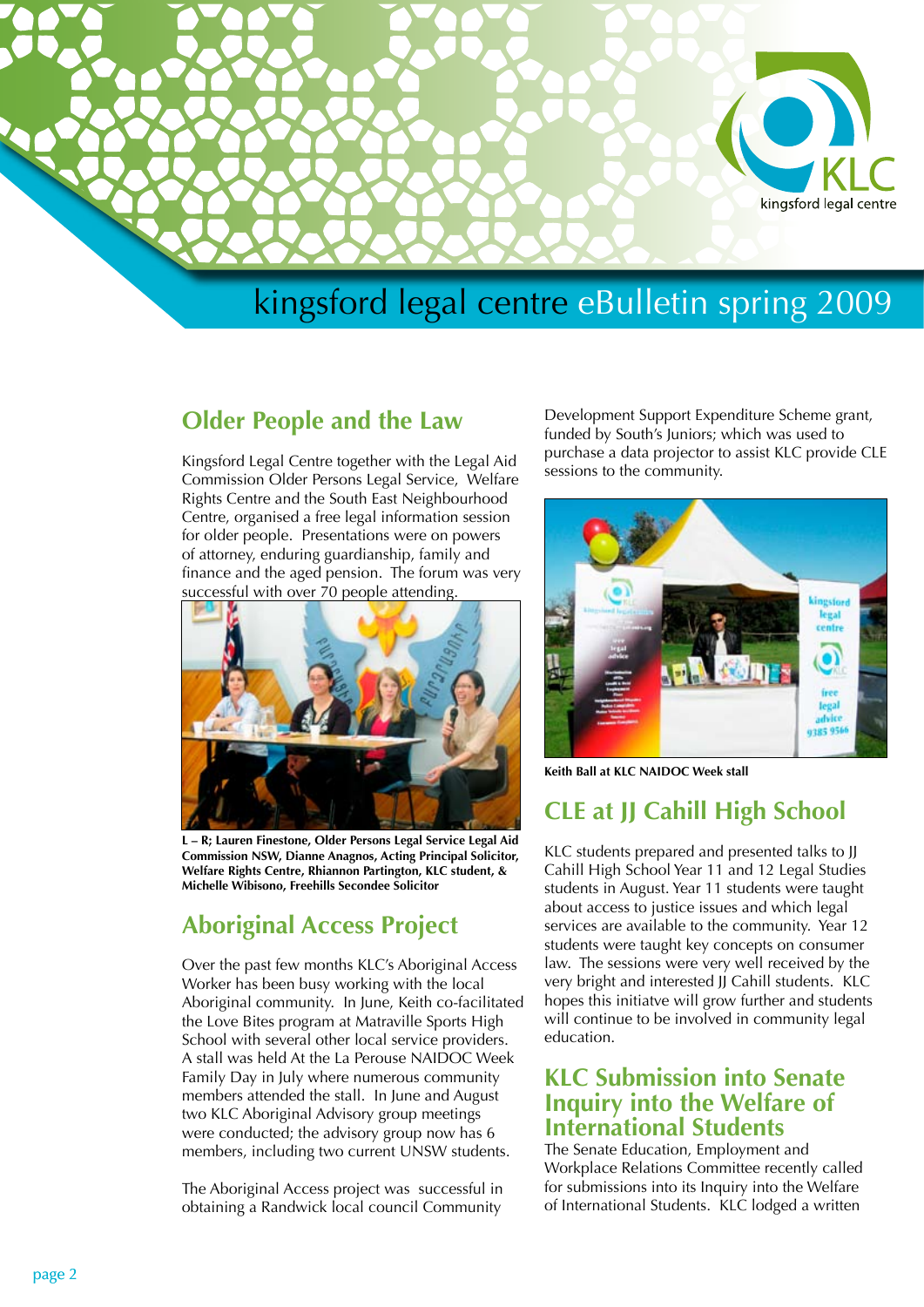

## kingsford legal centre eBulletin spring 2009

submission based on advice given to international students of UNSW who have come to KLC. We have been asked to appear before the Committee in early September. Some of the key issues raised in the submission related to lack of knowledge around students' housing rights and abuse by landlords of tenants. We also included issues of racial abuse in employment and the potential for abuse in an employment environment created by the 20 hour work limit for student visas. The general lack of high quality, neutral information for students was highlighted in the submission.

#### **CLC Staff Induction Kit**

Kingsford Legal Centre in partnership with CLC NSW, Illawarra Legal Centre and PILCH produced a kit for new staff at community legal centres. It outlines funding programs, the legal assistance sector in NSW, information on insurance, resources and supports availalbe to CLCs. The kit also includes one of the items requested by almost all new staff in CLCs – a list of the of acronyms and terms used in the sector. Copies of the kit are being sent to all community legal centres in NSW and copy will be available on the CLC NSW website soon.

#### **Training for CLC Staff and Volunteers**

The next training for staff and volunteer solicitors at Kingsford, Redfern, Marrickville and Inner City legal centres will be held on Wednesday 9 September at 6:00 pm. The topic is the Fair Work Act and the workings of the Fair Work Commission. Thanks are extended to HWL Ebsworth for providing the venue for this training. If you would like to attend this free training please RSVP to legal@unsw.edu.au.

#### **RSPCA Cupcake Fundraiser**

KLC students raised a wopping \$770.00 for the RSPCA program that boards and feeds pets for families fleeing domestic violence. They did this by holding a cupcake stall on UNSW campus on Monday 17 August. Thanks to all who contributed cupcakes and congratulations to the wonderful Monday students who put their heart and soul into the stall.



**KLC students Phoebe, Andrew, Talia & Nick at the cupcake stall**

#### **Rebecca Campbell – Allens Arthur Robinson Secondee leaves KLC**

Sad farewell to the magnificant Bec who completed her 6 month secondment at KLC in August. Bec has been a joy to work with and she will be missed. Sadly, the next Allens secondee won't be on board for another 12 months as we had Allens' secondees back to back over the past 12 months. The secondee program is a fantastic boost to KLC and our clients and we are grateful to Allens for their generous support of the Centre.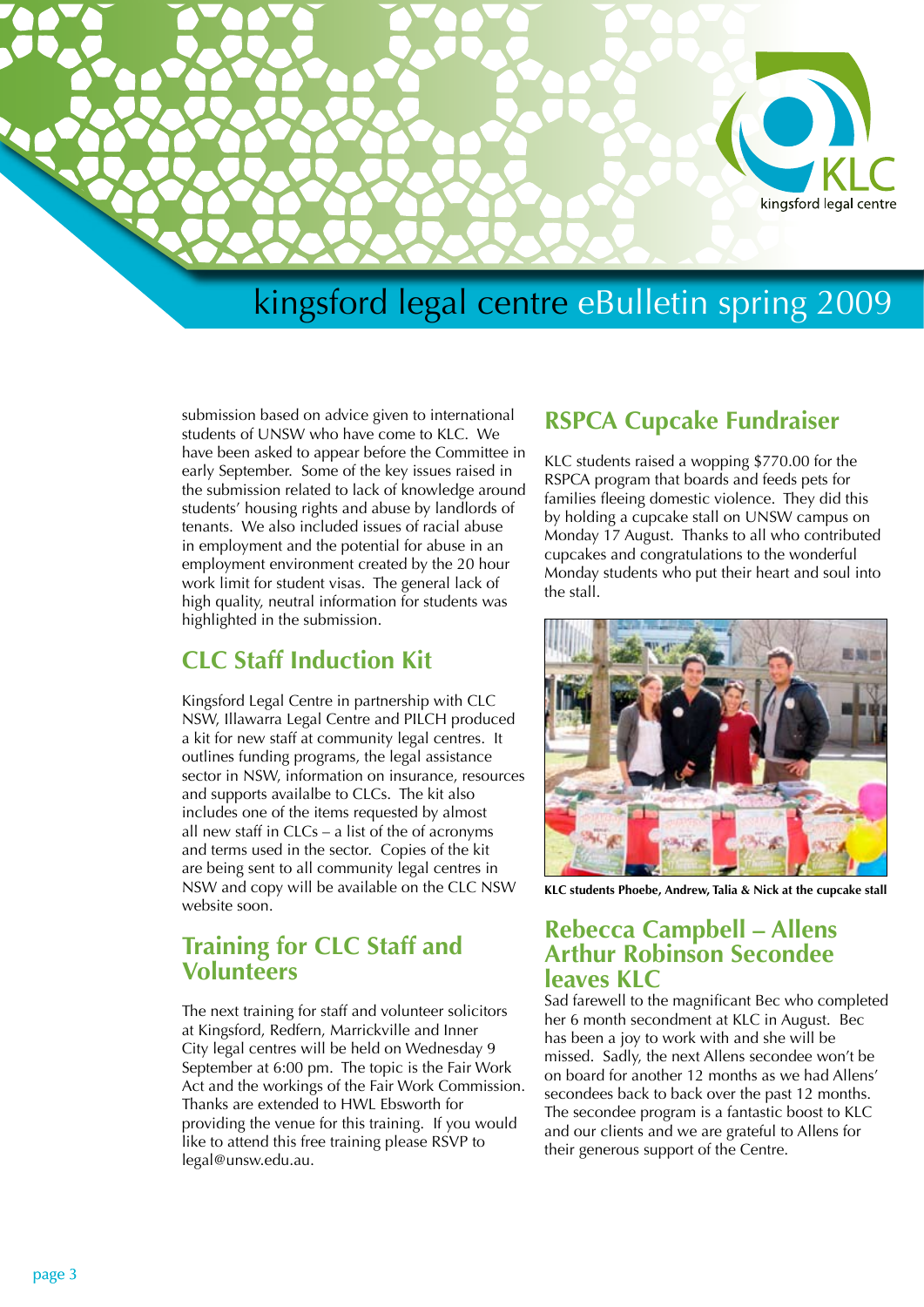

## kingsford legal centre eBulletin winter 2009

#### **Outreach at Long Bay Correctional Complex**

Following a request from the Long Bay welfare officers and the Legal Aid Commission, KLC is currently working to develop a monthly civil law clinic for people held at the complex. Whilst KLC can't possibly meet the huge demand for legal assistance at the prison it is hoped that the clinic will assist those with the most pressing of problems.

#### **2008 KLC Annual Report**

The *Kingsford Legal Centre Annual Report 2008* has been completed. You can download a copy off our webpage at: www.law.unsw.edu.au/centres/ klc/doc/KLC\_AR\_2008.pdf. The report outlines the work undertaken by the legal centre during 2008. If you would like a hard copy of the report please send your request to legal@unsw.edu.au and a hard copy will be posted to you.



#### **Employment Clinic**

The clinic has been kept busy with several subtantial matters, particularly one that touches on multiple aspects of employment law. We are representing a client in her application for unlawful termination and sexual harrassment as well as compiling a lengthy complaint to the Fair Work Ombudsman about underpayments, unlawful withholding of wages, cash payments, unilateral variation of the contract and possible duress. There are also significant problems with the way superannuation has been paid. The former employer also asserts our client was a contractor despite significant evidence that she was an employee and we will be dealing with the jurisdictional challenge next month.

The clinic also recently represented a client in his appeal before Fair Work Australia over refusal of redundancy entitlements under the workplace agreement. The decision was reserved. We have also been assisting a client who complained to the Human Rights Commission more than 18 months after leaving her job. The client obtained legal representation shortly after leaving her work but was not advised about discrimination law time limits. We have been concerned about this and several other matters we have seen at KLC where clients have been poorly advised and/or represented by both legal and non-legal services, particularly given the vulnerability of many of our clients because of language barriers or other issues that prevent them from being able to properly assess the service provided.

On a positive note, calls to the clinic have dropped since the Fair Work Act came into force and we hope this is because employment relations have improved in workplaces with the reintroduction of greater protection for employees.